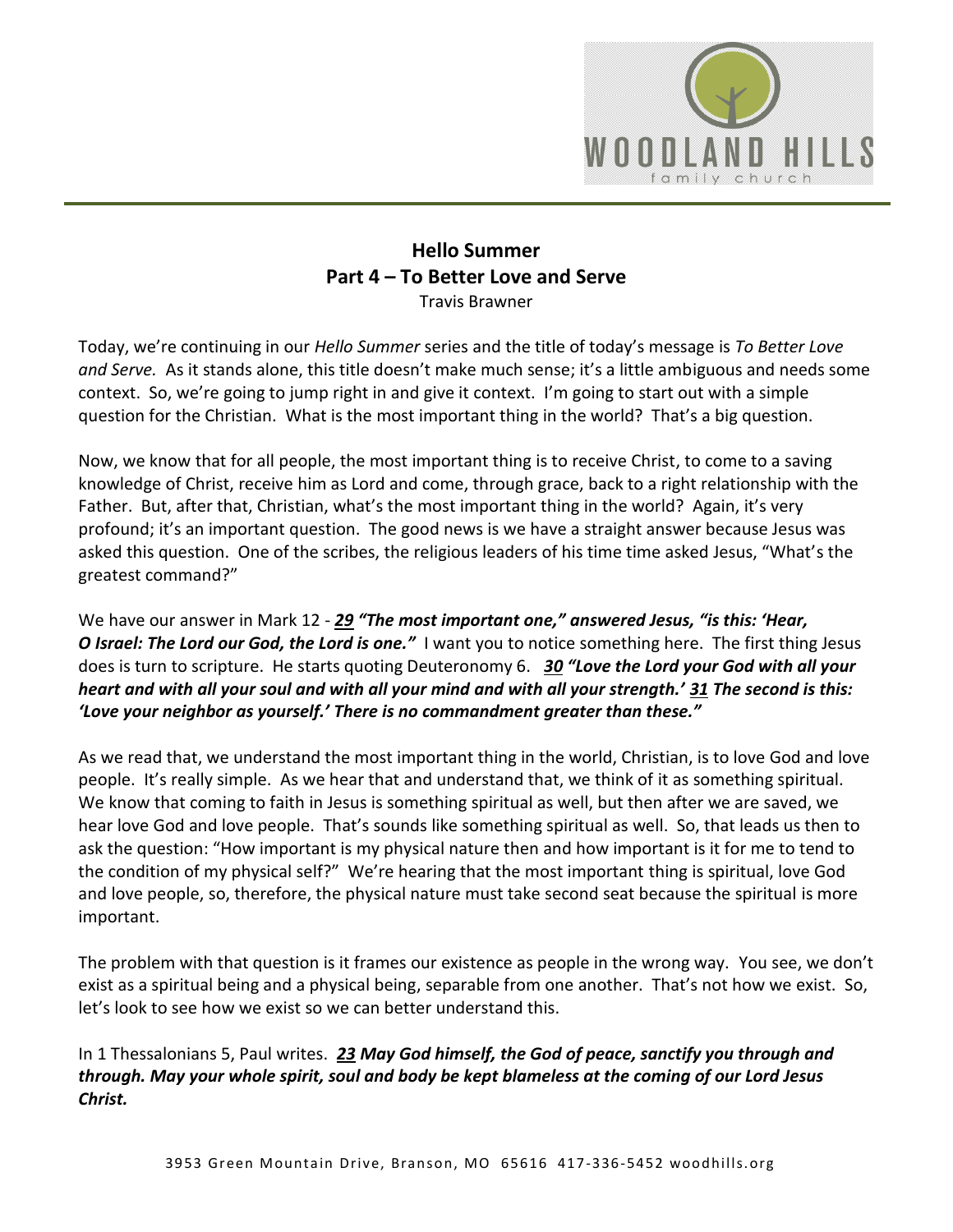

What we're seeing here is that we are three parts. Our complete, whole self is three parts. They are spirit, soul, and body, as Paul is outlining for us there. We see from this picture that this is how we exist here on earth: One being with three inseparable parts. Here are the parts that we just read about in 1 Thessalonians. Our outer part, our outer self, our physical nature is our body, that which the world can see and interact with directly.

As we go in one layer, we go into the soul. The soul contains our thoughts, our emotions, our will; some people would say the heart. So, this inner layer is our soul. Now, the soul can only interact with the outside world through the body and vice versa. You see that?

Now we go a layer farther into the very core of our being. This is where we have our spirit. As Christians, we understand that this spirit space either has Jesus or doesn't. He's either there or he ain't. That's our spirit.

So, this is how we exist. We start to understand we are not a spiritual being and a physical being; I'm one being with three parts, inseparable from one another here on earth. We start to understand that as we're asking the question: "Is it important for me to tend to the condition of my physical nature?"

To help us understand that, let's go on to some scriptures that look at this. Let's look first at James 2. *[14](https://www.studylight.org/desk/?q=jas%202:14&t1=en_niv&sr=1) What good is it, my brothers and sisters, if someone claims to have faith but has no deeds? Can such faith save them? [15](https://www.studylight.org/desk/?q=jas%202:15&t1=en_niv&sr=1) Suppose a brother or a sister is without clothes and daily food. [16](https://www.studylight.org/desk/?q=jas%202:16&t1=en_niv&sr=1) If one of you says to them, "Go in peace; keep warm and well fed," but does nothing about their physical needs, what good is it?* And that sets us all up for this final statement in this passage. *[17](https://www.studylight.org/desk/?q=jas%202:17&t1=en_niv&sr=1) In the same way, faith by itself, if it is not accompanied by action, is dead.*

We can be saved. Ephesians 2 - *[8](https://www.studylight.org/desk/?q=eph%202:8&t1=en_niv&sr=1) For it is by grace you have been saved, through faith…* In Romans 10 - *[9](https://www.studylight.org/desk/?q=ro%2010:9&t1=en_niv&sr=1) If you declare with your mouth, "Jesus is Lord," and believe in your heart that God raised him from the dead, you will be saved.* But, after that is what we're talking about now. What is the most important thing? Our faith in Jesus without works is dead.

Let's look at the picture again. Remember our spirit and this is our faith, our faith in Jesus, as it pertains to the outside world. If it does not have works through our body, it's dead, it's simply contained. Another way to look at this is that the one and only vehicle you have through which to make your faith living is your physical self.

## Let's look at the next scripture. Philippians 2 – *[3](https://www.studylight.org/desk/?q=php%202:3&t1=en_niv&sr=1) Do nothing out of selfish ambition or conceit, but in humility count others more significant than yourselves. Let each of you look not only to his own interests, but also to the interests of others.*

The first thing we notice there is we should be looking to the interest of others. Notice something it doesn't say. It doesn't say "don't look your own interest at all, only look to the interests of others." There's a reason that scripture tells us look not only to our own interest, but also to the interests of others.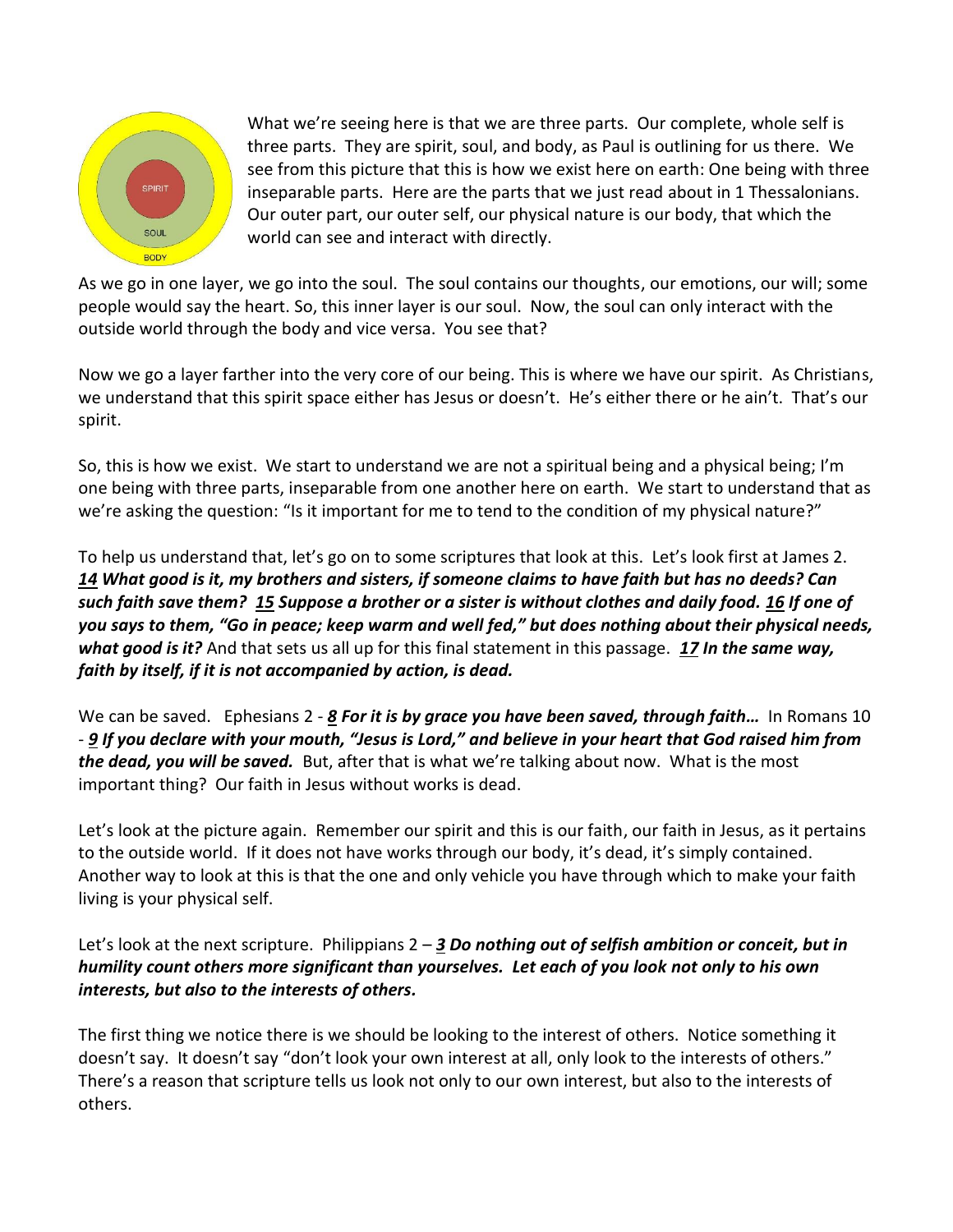It's because we can get into this spiritual and physical martyrdom like "I'm just going to suffer everything on myself and serve others." The problem with is when you are unwell, when your physical self is unwell, your focus becomes inward. When you are well, you can better turn your focus outward. For us to better look to the interests of others, we must be well.

Let's look at another passage also in Philippians in Chapter 1. The context of this is Paul talking about his existence on earth. "I may be here, I may depart to be with Christ." He sums it all up, he says, *[21](https://www.studylight.org/desk/?q=php%201:21&t1=en_niv&sr=1) For to me, to live is Christ and to die is gain.* What that mean is for me to die is gain, which means I depart from this earth to be with my savior in heaven, leaving behind the presence of sin. So, it's gainful for me, as an individual, to go be with the Lord, but for me to live is Christ. As long as my physical being exists on this earth, Christ has me in the flesh, to be able to do the work of the Lord for the purposes of his Kingdom. For me to live is Christ and to die is gain.

As we understand all of this, then we go back and ask the question again. "Is it really important for me to tend to the condition of my physical nature?" From everything we just talked about, I think we could agree that the answer is, "Yes." The question then is "Why?" There is your context: *To Better Love and Serve*. And that's what we're talking about today. The importance of attending to our physical condition to better love and serve.

Now there's a problem and it's sin. Sin is always the problem, isn't it? Our natural tendencies are sinful. Our natural tendencies, in the area of tending to our physical condition so that we can better love and serve others, is that of apathy, is that of no concern. Coupled with that, the fact that we live in the United States of America… Again, thank you veterans and service people for our freedoms. There are a lot of great things about the United States of America. The problem is our baseline lifestyle. It puts us at risk for certain health conditions where leading causes of death and unwellness are preventable. It's our lifestyle that puts us there. So, we're in this place where our tendency is unhealthy and that's a problem because of what we have just talked about, which is the importance of our health.

Knowing that, it's important for us to first set a goal. We set a goal knowing that it's important, but we're in a place where it's going to be difficult because of our sin nature and our environment. Our goal is this: **We want to live a longer life with more energy and a sharper mind**. How do we achieve this goal to live a longer life? For me to live is Christ. While I'm alive, I can continue to do the work of the Lord for the purposes of his Kingdom. More energy and a sharper mind. If I have more energy and a sharper mind, I can better look to the interest of others, making my faith alive through my works, through service, to better love and serve. So, that's our goal.

What's the purpose? To better love and serve. So, we have a goal and a purpose moving forward here. Something you didn't see in our goal and our purpose is that I can have six pack abs. Something else you didn't see is so that I can fit into a certain size dress. That's not in our goal or our purpose. For the Christian, **better health and wellness is not for the sake of looks**. That's not what pop wellness would tell us. By pop wellness, I mean the fads and the trends and commercial products and advertising. For the most part, pop wellness puts two pictures in front of you, a before and an after. "Here's what you look like and here's what you need to look like." "Here's where you are and here's where we can get you to." As a Christian, we know that better health and wellness should not be for the sake of looks.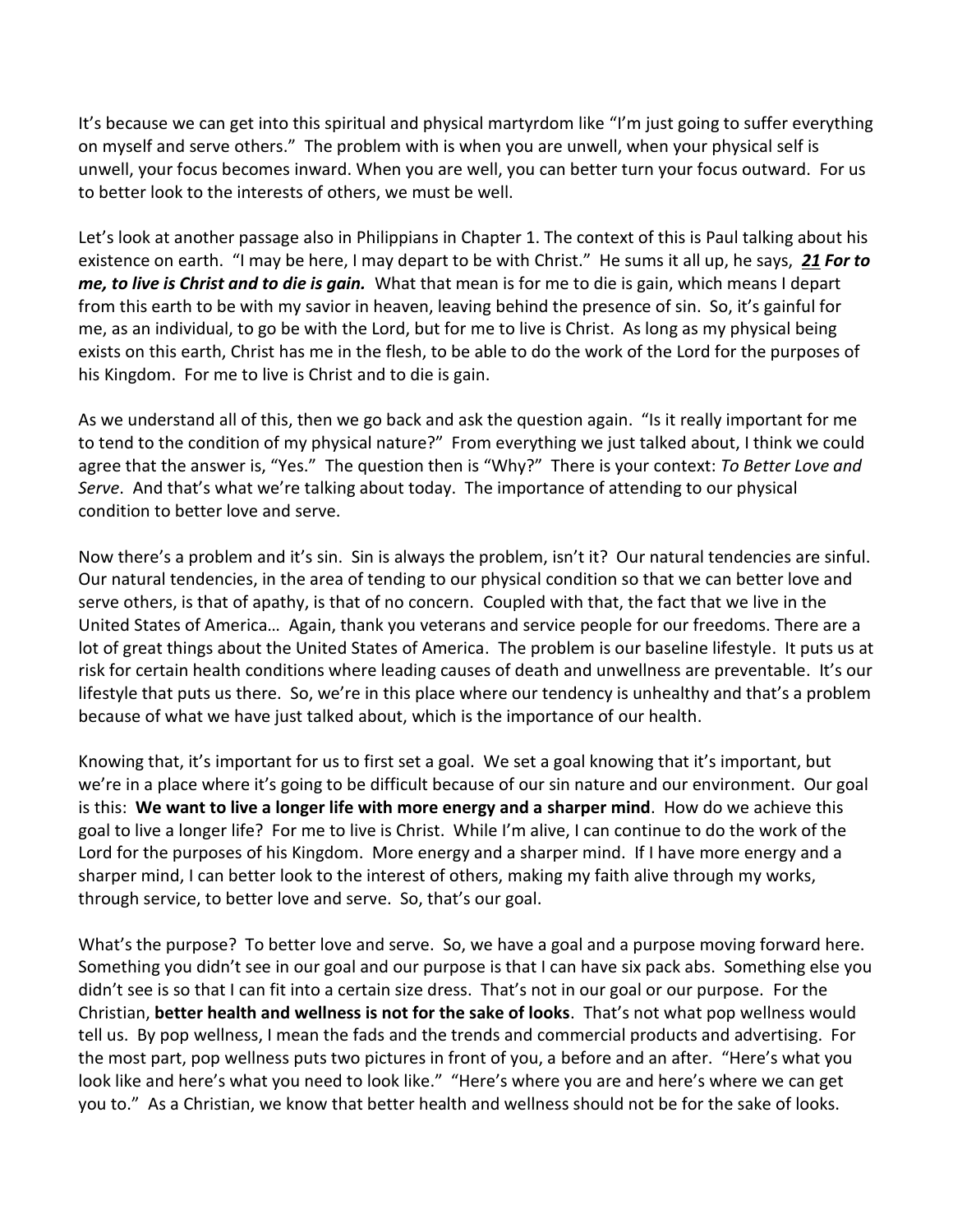One of the reasons is we are horrible Judges of our looks, of each other's looks and especially our own. A couple of years ago, our family was getting ready to go out to White Water for the day. If you don't know what White Water is, it's our water park, so, clearly, we're going to be in swimsuits.

My wife comes around the corner and says, "Hey, is this swimsuit okay?"

I say, "Yeah! You look good!" What does she do? She gets bashful and ducks around the corner and hides.

A few minutes later, she comes around the corner and I'm in my swimsuit and no shirt yet. She says, "Hey, speaking of looking good."

I flex my muscles and say, "I'm sorry, did you say something?"

She said, "Yeah, you look good."

I said, "I've been doing some pushups. I've been working out, you know."

That's how horrible we are at judging our own looks. We're a bad judge of our own looks and other's looks because it's based on emotions. This issue of looks is based on emotions and our emotions are a horrible sense of truth. They are a horrible source for us. That's why we talk all the time about scripture as our primary source of truth of what we understand about ourselves and the world around us. Our emotions are down here at the bottom of the list and our looks are based on emotions.

What scripture says about us is: You were created in the image of God and that you were knitted together in your mother's womb. Regardless of your outer self, this is true about you. It's true about every human being and then Christians, those who have received Christ. Beyond that, you have Galatians 2. *[20](https://www.studylight.org/desk/?q=ga%202:20&t1=en_niv&sr=1) I have been crucified with Christ and I no longer live, but Christ lives in me.* So, now, beyond being created in the image of God and knitted together in my mother's womb, my complete identity is in Christ. So, the fact is I don't need to be concerned about anybody's opinion of my looks. Except of course when I get dressed for the day, and I walk out, and my wife says, "You're not wearing that out are you?" We know that's not a question; that's a statement. For the Christian, better health and wellness is not for the sake of looks.

Even when we have this noble reason for better health and wellness of "to better love and serve," it's hard. Better health and wellness is hard. Any amens out there? It is hard, but there is good news. Our health habits are not like our character and our integrity. With our character and our integrity, we have to be **all good all the time**. There's no room for error. That's our goal. With our health habits, you must be **mostly good most of the time**. That's the contrast, okay? There's truth in this. We don't have to be all good all the time, but we must be mostly good most of the time.

Let me give you a couple of practical examples to tell you what I mean. **Character and integrity** – it's not okay to look at a little bit of pornography. It's not okay to cheat on your spouse a little bit. It's not okay to harbor a little bit of bitterness and anger.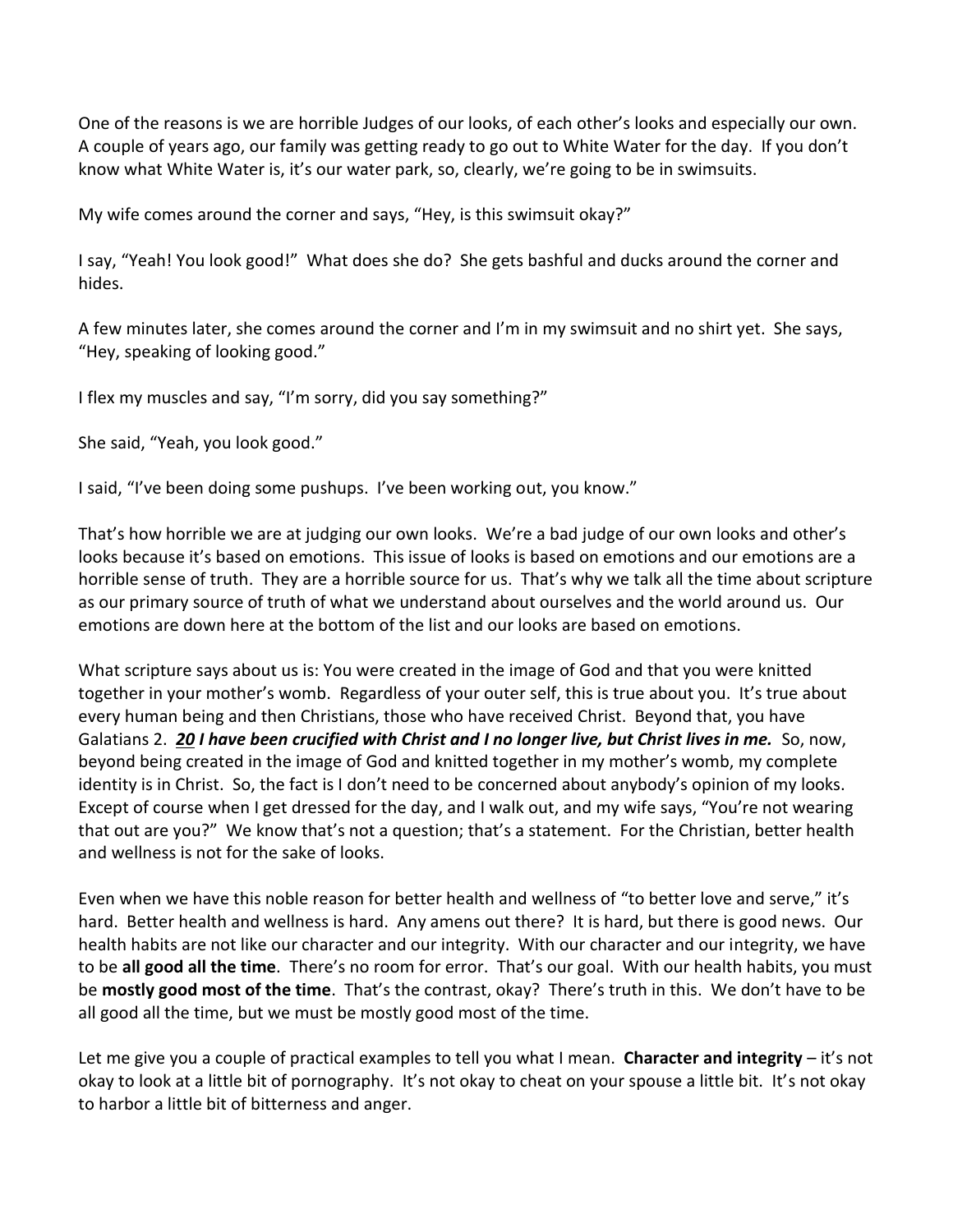**Health habits** – Every now and then, it is okay to have chicken fried steak with mashed potatoes and gravy. Amen? How many of you, at some point in your life, thought that the meat inside a chicken fried steak was actually chicken? I did, yeah. Then one day, you see the menu item "Chicken fried chicken" and you're like wait a minute! What's in this stuff? Which begs the question. Does it really matter? I'm pretty sure with the right gravy, chicken fried cardboard would taste pretty good. The State Fair has proven that too, haven't they? "Hey, you want a Twinkie?" "No, I've never been a big Twinkie fan." "Hey, they're deep fried." "Sure, I'll take one."

You don't have to be all good all the time, but we must be mostly good most of the time. I love what my friend, Dr. Jerod Hill, who also is an elder here at Woodland Hills, says. Dr. Jerod Hill is not a lawyer either, by the way. Slacker. He wrote an article in a Christian magazine a couple of years ago, speaking to how you don't have to be all good all the time. I think he puts it very well. I'm going to read you an excerpt from the article that he wrote.

He wrote, "*It's not like you can never have a piece of cake again. Moderation is the key. I look at it like budgeting money. For example, it's not bad to spend money to go on vacation with your family and create great memories. But, it is bad if you do it more than you can afford and get overdrawn at the bank. You body is like the bank. How many deposits are you making compared to how many withdraws are you making?"*

I think that's a great analogy because it gives us this picture of a spectrum from all good all the time to complete apathy and nothing. What we're learning is we need to be towards this end. We need to be mostly good most of the time to have that strong bank account as we seek to better love and serve. When we are well, we can better seek the interests of others.

I want to give you some numbers to emphasize what I'm talking about on the spectrum line. One of them is that one meal is 0.00001% of your lifetime meals. So, that chicken friend steak with mashed potatoes and gravy really doesn't make a dent in these numbers of what we're talking about with lifetime meals. As far as where we are on this spectrum, really one meal doesn't make a whole lot of difference and that's good, but the opposite is true that one healthy meal that we eat really doesn't make a whole lot of difference in and of itself either. You see?

Let's look at what 30 days is. Thirty days is .001% of your lifetime. We tend to like to grab onto things and go all good all the time with something for 30 days, or for however many days. In this example we'll go with 30 days. That's great and I'm not coming against that and I'm saying it's good to do these things. I have no problem. The problem I do have is when we substitute that for the other 99.999% of our life. It's where we are in our bank balance, where we are on this spectrum to be mostly good most of the time, that we tend to our day to day, week to week, month to month, and year to year. You don't have to be all good all the time, but you must be mostly good most of the time. Your current health depends on your bank balance.

We're going to talk about a couple of specific things, but first we are going to start with food. With food, there are two aspects that we're going to talk about. It is quantity and quality. Those are two aspects of our food that obviously we can't separate. Our food is our food. The first thing we're going to talk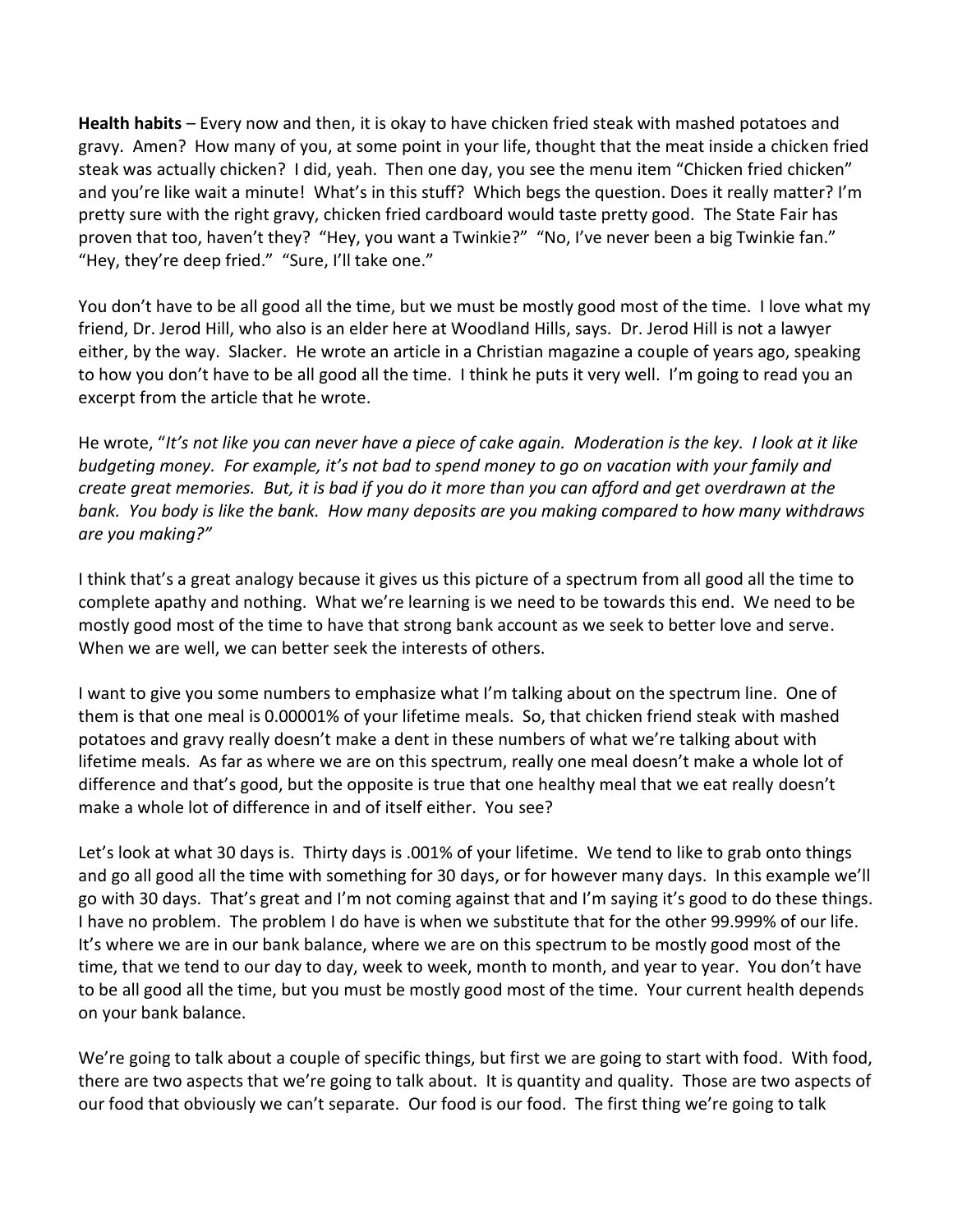about is the **quantity of our food determines our weight**. The quantity, as measured in calories, determines our weight. I know some of you are anxious to discuss and debate macronutrient percentages, paleo, ketogenesis, or you might want to talk about low carb/no carb or maybe carb cycling. Let's talk about volumetrics. Let's talk about organic. Let's talk about clean. Let's talk about these characteristics of our food and how they have an effect on our weight.

But, what I'm boiling everything down to is the simple, biological, physiological fact that quantity, as measured in calories, is weight. It's very simple. Why is that important? There is something called the BMI. BMI is Body Mass Index. Our body mass index is a number. You have a number. Where you are right now, you have a number and it's a vital sign. It's a vital sign like your blood pressure, your heart rate, your respiratory rate, your temperature. Healthy care providers use it as a measure of what's going on in your body and the health conditions that you may be at risk for. It's a vital sign; very objective.

Why is that important? Well we need to measure it to know, first of all, what our number is, like any other vital sign. It's calculated with your height and weight. You can go on any app or website somewhere. Don't do it right now, but you can do it at some point. Check your height and your weight and you'll get your number. And you have this number that is your gauge of health risk factors. The importance of that number is there are certain health risks that come along with a number that is out of the range of normal,  $18 - 25$ . I also want to mention there is such thing of out of the range under normal, which we don't think about a lot, but there is a healthy range of BMI.

Out of the range of normal. Why is it important for certain healthy risk factors? Let's start with the first one, which is just life expectancy. If your BMI is outside of the normal range to a degree up to five units then you increase your risk of death between the ages of 50 – 70 by 50% just for being out of that range. If we go another five units then it triples. It's an increased risk of death between the ages of  $50 - 70$  by having a BMI that high out of range.

Other risk factors. Elevated BMI puts us at risk for diabetes, arthritis, sleep apnea. Remember what we're talking about. Longer life, more energy, a sharper mind to better love and serve. Now something we don't think about a lot with our BMI elevated is cancer. The cancer risk goes up. Having an elevated BMI puts you at a higher risk of colon cancer, kidney, liver, and even breast cancer. So, you see there are health risk factors that come along with this vital sign that we have, a measure of our height and weight. Quantity is weight, as it pertains to calories.

**Quality is nutrition**. We basically all know what good nutrition is. We know what's healthy. An apple versus French fries. Grilled chicken versus a cheese burger. For the most part, we know what's healthy and we all know that dessert has no nutritional value. Sugary sweet desserts have no nutritional value. Does that break anyone else's heart? I love dessert? Does anyone else love dessert? If you didn't raise your hand, I don't understand you.

The only thing I don't understand more than people who don't like dessert are people that want to share my dessert. There's something you should know about me. I don't share dessert. You can call me unchristian, but it's covered by the blood and I'm just going to stay there.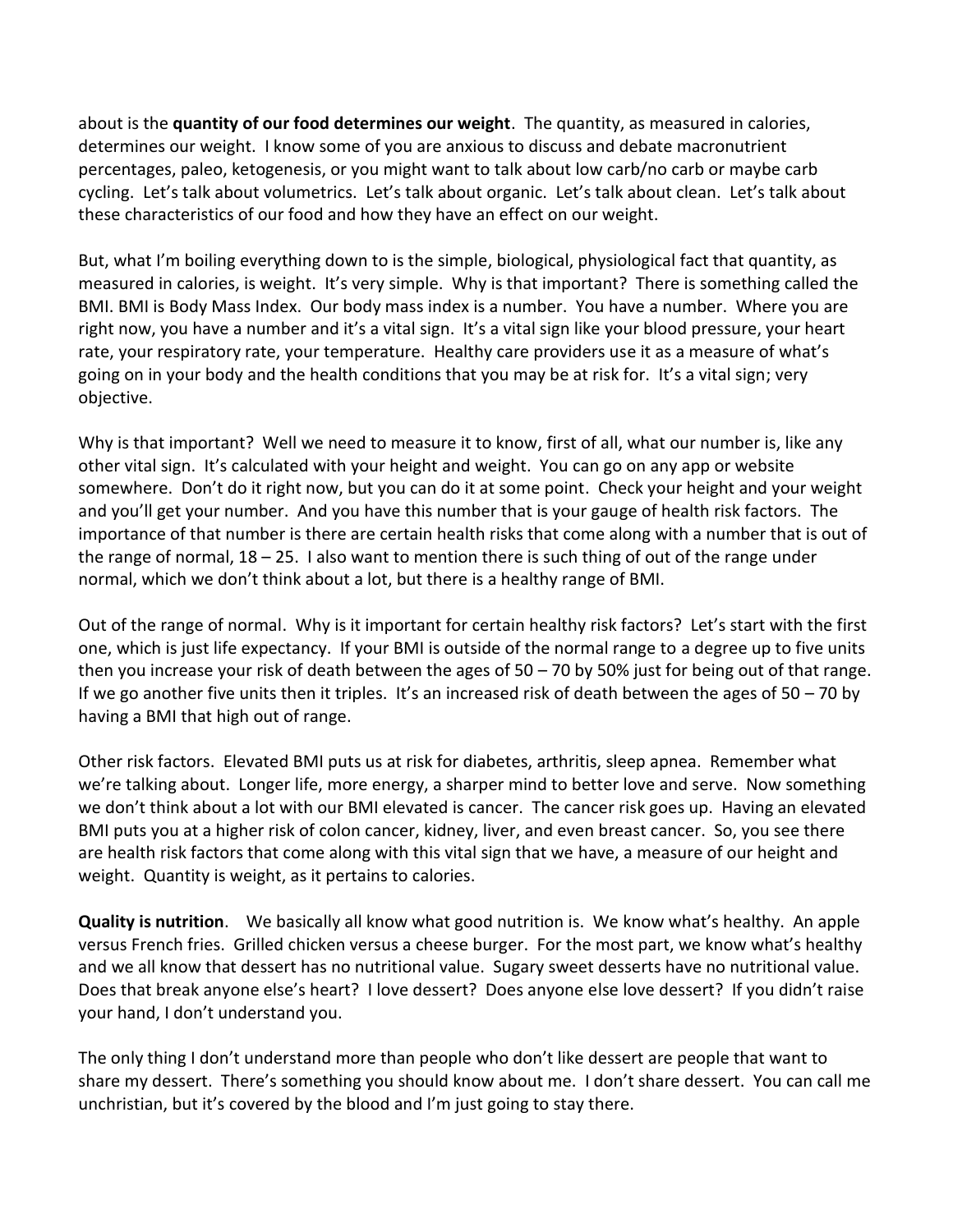I don't share dessert and I don't get the "Let's get one dessert and four spoons." Why do we need four spoons; I only have two hands. I love dessert.

When your sitting at dinner and they say, "Come on, let's just get a couple of desserts. We'll put them in the middle and we can all share them," I'm like, "If you don't mind, I would really like my own." Then they're like, "Oh, come on. It'll be fun; well try some different things." I laugh and say, "No. This is mine and I'm going to have my own dessert."

I don't even share dessert with my wife that I share everything in life with. So, when I'm ordering dessert, I ask her if she wants anything. She says, "Just get a size bigger and I'll take a couple bites of yours."

"We've been married 20 years and you don't know this. I tell you what, I'll get a bigger size just because you insist, but I'm still going to eat it all. I'll buy you your own. You can take a bite and throw it away; I'm good with that, but this is my dessert."

Quality is our nutrition. So, we understand though, being on the spectrum, we can get carried away sometimes, but can food be sinful? As we're talking about dessert, that's often what we go to. As we think of food being sinful, we can get this angel versus devil mentality. Do I choose the cake or do I choose the fruit? We say words like *decadent*. I had to look it up. It means abandoning all morality. So, can that really be our food? Can our food be sinful?

Let's look to the scripture as our primary source of truth to understand what we know to be true about this. Look at 1 Corinthians 10 where Paul does a lot of discussion about what's legal, what's not, what's lawful, and what's not, according to Old Testament law and food. He sums it up with this. *[25](https://www.studylight.org/desk/?q=1co%2010:25&t1=en_niv&sr=1) Eat anything sold in the meat market without raising questions of conscience…* And everybody said… Amen.

We read here that an item of food is not sinful. Let's read what Jesus said in Matthew 15. *[11](https://www.studylight.org/desk/?q=mt%2015:11&t1=en_niv&sr=1) "What goes into someone's mouth does not defile them, but what comes out of their mouth, that is what defiles them."* 

## *[17](https://www.studylight.org/desk/?q=mt%2015:17&t1=en_niv&sr=1) "Don't you see that whatever enters the mouth goes into the stomach and is expelled?"* You know what Jesus meant by expelled. [18](https://www.studylight.org/desk/?q=mt%2015:18&t1=en_niv&sr=1) "But the things that come out of a person's mouth come from the *heart, and these defile them."*

What Jesus is saying is what goes into the mouth just comes out as stuff. It can't defile you because it just comes out as stuff. But what comes out of the mouth… We know that some people, sometimes, when they open their mouth, all that comes out is a lot of that same stuff. Get it?

But that's what Jesus is saying. That's the point. According to Proverbs 4: 23, the things that come out of our mouth come from our heart and that's what defiles us. So, we understand the items of food are not sinful. That's why it's okay for us, on Father's Day, to have a bacon bar with maple and bacon donuts. Wouldn't you like to meet the genius that combined sweet, savory, and salty in a maple bacon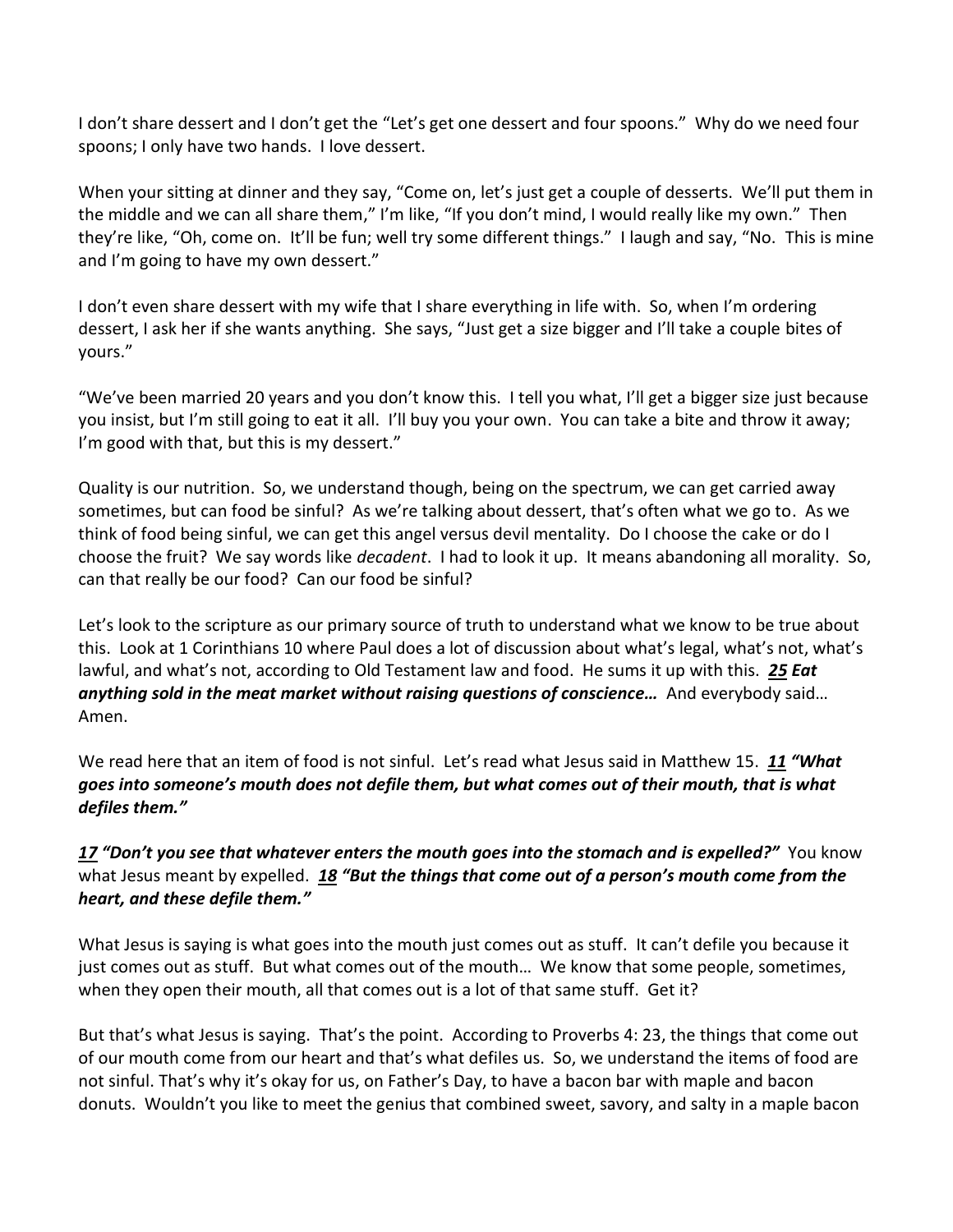donut? It's good and it's not sinful. That item is not sinful. But, here is where we have to be careful because we can take something God has given us as a blessing, use it out of the context he intended, and turn it into a sin.

There are many things that are like this. For instance, wine. God gives us wine to be enjoyed as a blessing. When used out of his intended context, it can be sinful. God gives us sex to be enjoyed in a marriage relationship between a man and a woman. When used out of context, it can be sinful. God give us work to provide and when used out of context, because of a love of money, can become sinful. God gives us rest to enjoy and when used out of his intended context, we can become slothful, which can be sinful.

So, we have to be careful because our food can be this way too. How is that? Let's look back at Verse 23 in 1 Corinthians 10. *All things are lawful, but not all things are helpful. All things are lawful, but not all things build up.* So, just because a single item is okay, it doesn't mean we should be partaking of it all the time. And we recall that we don't have to be all good all the time, but we must be mostly good most of the time.

So, we understand this as we realize that no single item is sinful and therefore, your food is not sinful, but your diet might be. Does that make sense? In other words, your diet, which is the sum of everything that you eat, can be sinful, if it moves us on that spectrum to apathy, to not paying any attention and away from the mostly good most of the time. And we understand that quality is our nutrition.

Now, let's look at exercise. The first response that some of you give is "I'm not a workout person. It's not my thing. I don't enjoy working out. It's not something I like. I'm not an athlete." The response then is exercise is not for athletic people; it's for people, it's for everyone. It's known that 80% of Americans don't get the recommended physical activity necessary to maintain good health. What is that recommendation? 150 minutes per week of moderately intense physical activity. I did the simple math for you. It's 25 minutes a day for 6 days a week. What is moderately intense physical activity? It's physical activity that causes you to have difficulty carrying on a conversation. It raises your heart rate, your blood pressure. Again, exercise is for everybody. Why? Because we start to look to the benefits of it as we remember that we're looking for longer life, more energy, sharper mind to better love and serve.

The benefits of exercise start with this:

**Reduced risk of colon and breast cancer**. It's been shown that 7% of colon cancers and 10% of breast cancer cases can be attributed solely to physical inactivity. In other words, if everybody got their physical activity colon cancer would go down in incidents by 7% and breast cancer would go down by 10%. Isn't that interesting with exercise?

**Stress, anxiety, and depression**. More energy with a sharper mind. What we know is that exercise reduces stress, anxiety, and depression. People that exercise will tell you that people don't exercise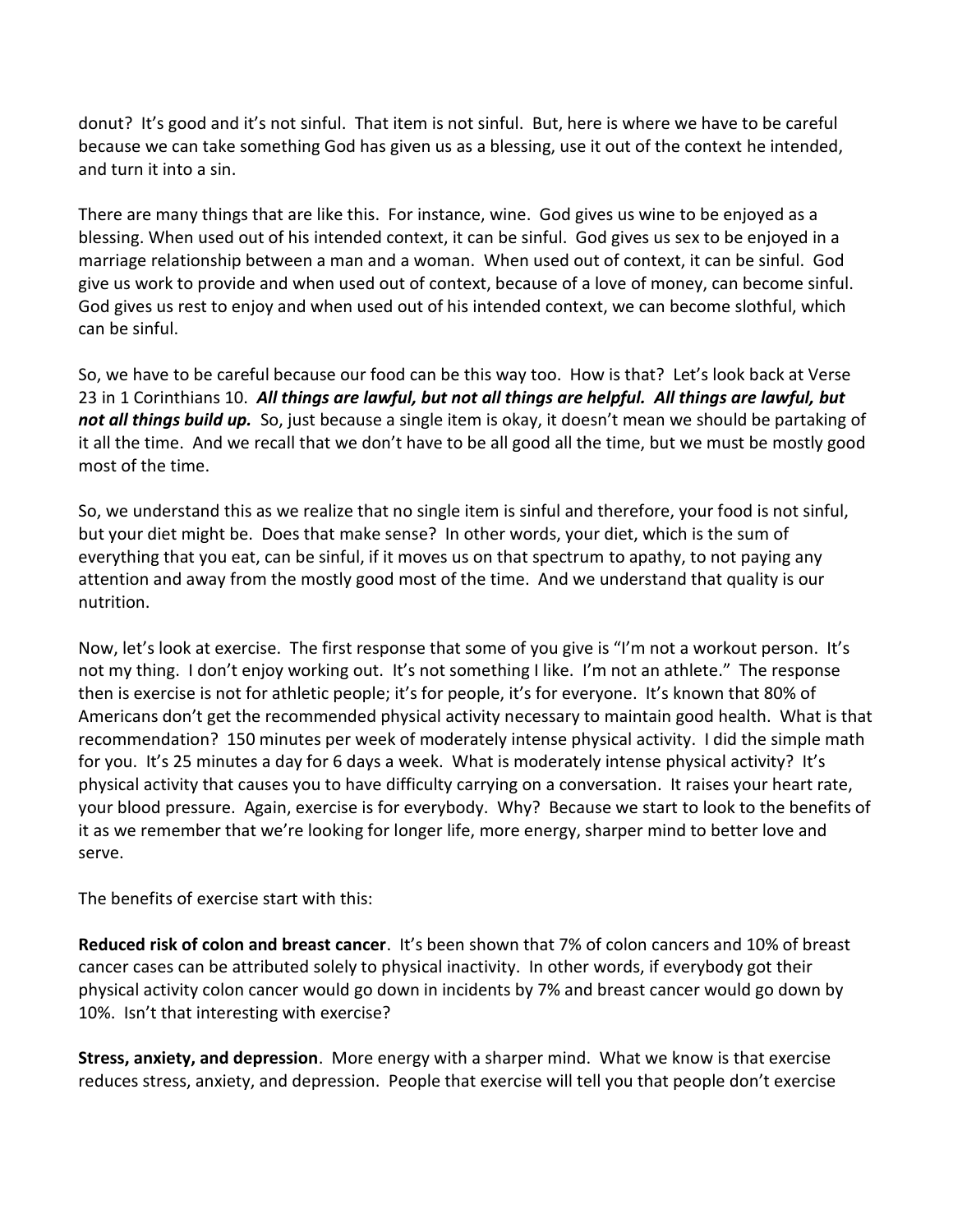because they have energy; they have energy because they exercise, making me well, better able to turn my focus on the interest of others.

**Immunity.** Believe it or not, exercise busts your immunity, so you are less likely to get any kind of infection when you get your regular physical activity, even the common cold. Remember that when we are unwell, our focus becomes inward and we all know what it's like to have a cold or the flu. Your focus becomes inward and you can't really deal with anything else at that time. When we're well, we can better turn our focus outward.

**Cognitive function**. Exercise literally makes you smarter. To the senior adults, one of your greatest concerns, if not your greatest concern, if we polled you all, would be diminished cognitive function in your aging years. The thing you are most concerned about is losing your memory and not able to participate with your mind as you get older. What we know is that exercise in this way reduces the incidents of cognitive failure, of dementia and Alzheimer's.

As we look at this list, we realize that there is no pill, no supplement, no other product in the entire world that gives us this same benefit right here. Twenty-five minutes a day for six days a week.

What do you think then is the most common reason people give for not exercising? It's because they don't have enough time. I would say in the same way that my soul does not nave time for me to not spend time in prayer and meditating on the word of God, my body does not have time for me to not exercise because of these benefits. You see, I don't have time for this to impair my ability to better love and serve. So, we understand the importance of exercise.

Now, let's move on to some practical points about how. As we've talked about the importance and we've talked about some specifics, it's important to talk about how. Generally, what happens is we like to make sudden, drastic changes to our lifestyle. That's usually how we do things with our health and wellness. We recognize a place where we may be farther down on this end of the spectrum and we want to quickly move up to this end, more toward the mostly good most of the time.

I'm going to suggest something that is a bit counter-cultural. Again, pop wellness wouldn't agree, but research and scripture agree that slow and steady wins when it comes to how and to change. The reason is that sudden bursts of high effort statistically lead to burnout and regression. This is a fact. We know this to be true. We've observed it. Ninety-five percent of New Year's resolutions fail by Valentine's Day. Why is that? It's because these sudden, drastic changes are too overwhelming for our deeply engrained system of habits and behaviors that we've developed over years and even decades. So, these sudden bursts tend to lead to burnout and regression.

Two studies in 2012 looked at this. Basically, researchers said, "We've observed this. It seems like this is true, but let's study it." Two separate large studies that looked at this, particularly with people that were focused on body weight that made sudden, drastic changes in order to lose body weight. What they found was that with the people that used these sudden, drastic measures not only most did of them gain back to where they before shortly after the loss or within a couple of years, most of them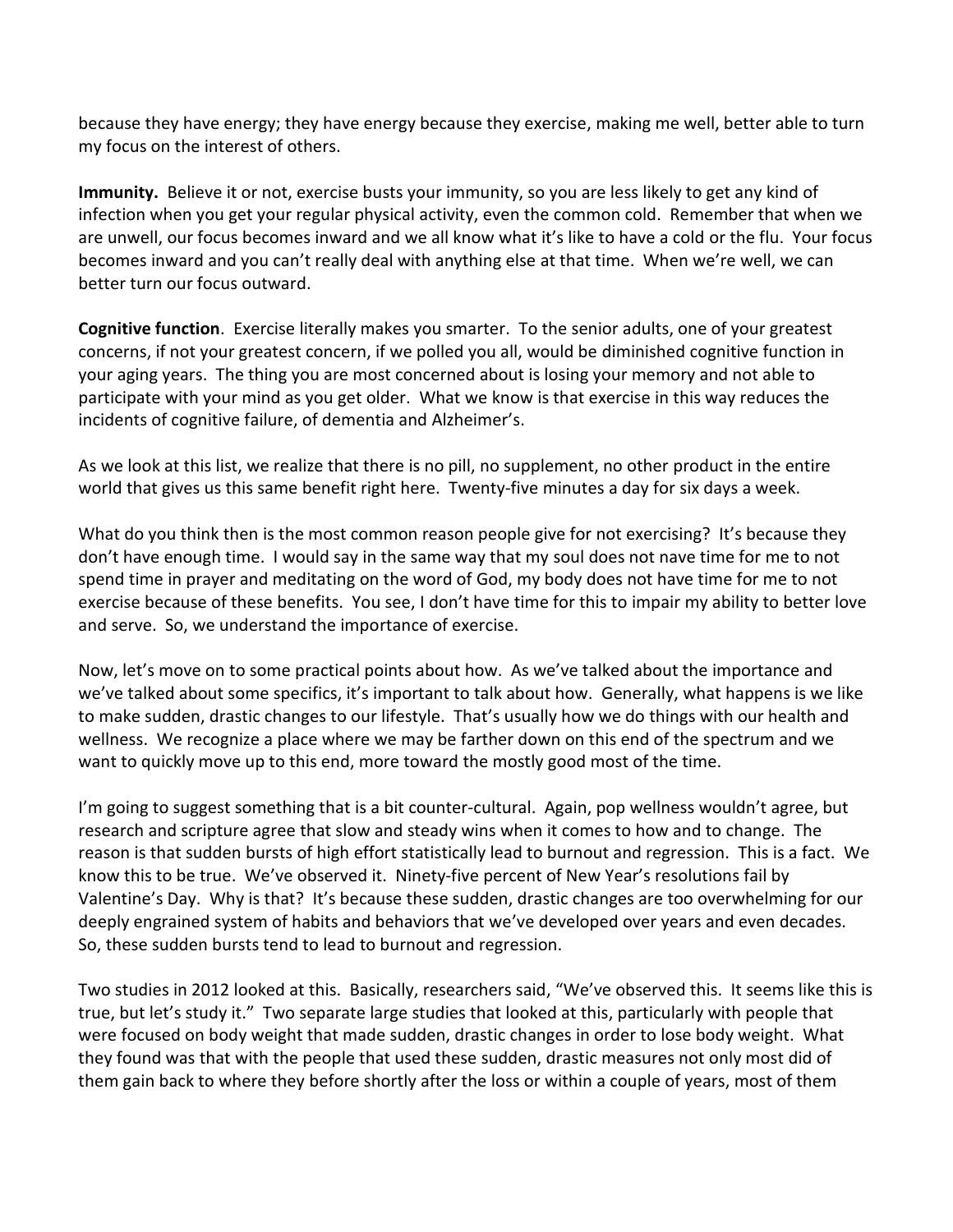were at risk to gain even more than they did before. So, you see that this method of sudden, drastic changes can actually be detrimental, long term, to what we're trying to accomplish.

Let's look at what scriptures says. Proverbs 21 says, *[5](https://www.studylight.org/desk/?q=pr%2021:5&t1=en_niv&sr=1) The plans of the diligent lead to profit as surely as haste leads to poverty.* We know this not just about this, but also in business, haste leads to poverty. Slow and steady… We know this about money, about stabilizing your finances that slow and steady wins. That haste comes to poverty. We know this about ministry and trying to grow ministries. If you get hasty and don't take your time and be diligent, they come to poverty. So, you see this applies in what we're talking about.

Knowing that, let's talk about a couple of things, particularly food and exercise, as we talk about how to change. With food, generally what we do with sudden, drastic change is "I'm going to find a diet that generally has a name, and I'm going to change my whole lifestyle in my food to this." We understand that can lead to poverty, that it can lead to burnout and regression. So, making these sudden, drastic changes generally aren't successful.

So, what we do is we make small changes, small change being diligent over time to where we make little, healthy changes in what we eat so that we're moving down that line becoming mostly good most of the time with the nutrition, with the quality and the quantity of the food that we get.

For exercise, start small and increase gradually. The tendency is for us to sign up at the gym and go spend 1  $\frac{1}{2}$  hours a day, six days a week there. The problem with that is you're either going to get injured or you're just going to burnout anyway. So, start small, increase gradually. If you're doing nothing, start with five minutes a day. A brisk walk, walking in place. Sometimes walking in place will be enough to make it difficult to carry on a conversation. If that's you, start there. Then make it ten minutes once that becomes more comfortable, increasing time and intensity as you go along.

With all of this, though, we know that what's healthy, we know what healthy food is. We know this and it's hard. Does anybody agree being healthy is hard? Why is it so hard when we know the right thing to do? I think Paul express it well in his letter to the Romans. Romans 7 - *[14](https://www.studylight.org/desk/?q=ro%207:14&t1=en_niv&sr=1) We know that the law is spiritual; but I am unspiritual, sold as a slave to sin. [15](https://www.studylight.org/desk/?q=ro%207:15&t1=en_niv&sr=1) I do not understand what I do. For what I want to do I do not do, but what I hate I do.* We are dealing with issues of behaviors. In everything in our life, things that deal with issues of behaviors, we know that there are spiritual forces at work. We know that the enemy is prowling around like a roaring lion looking for someone to devour. We're not just battling the flesh, and so it's hard. That's why it's important for us to take on responsibility, number one, but also look to the Lord and call upon the Holy Spirit to work in us to help us to do hard things.

I want to close with one more thought that as we acknowledge that the most important thing in the world is to love God and love people. Christians, the most important thing is to love God and to love people. We exist as a three part being: body, soul, and spirit. They cannot be separated, therefore, it's important for our faith to be living through works. It's important for us to look not only to our own interests, but also to the interest of others and that when we're well, we can do a better job of that. We remember to live is Christ and to die is gain.